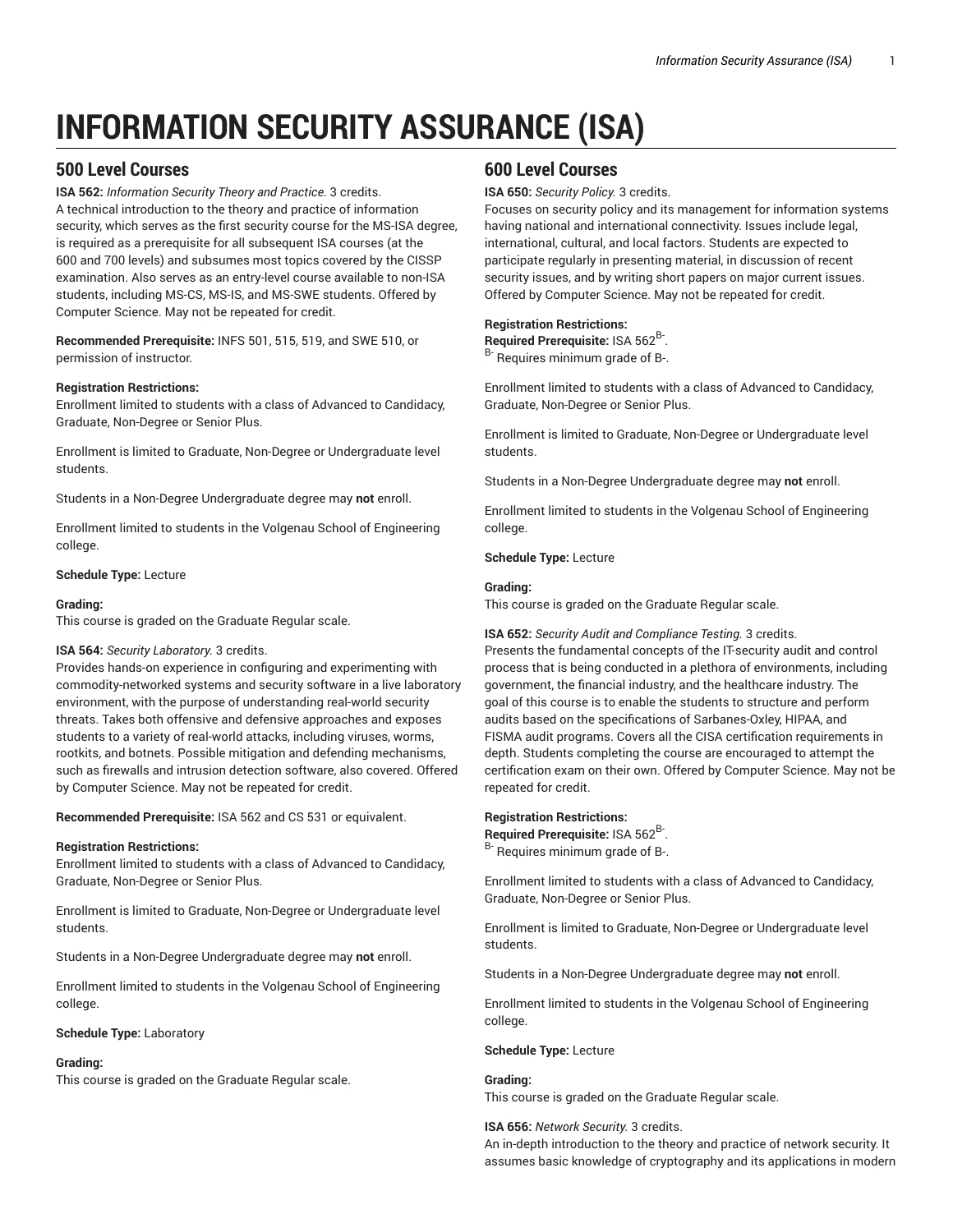network protocols. Studies firewalls architectures and virtual private networks and provides deep coverage of widely used network security protocols such as SSL, TLS, SSH, Kerberos, IPSec, IKE, and LDAP. It covers countermeasures to distributed denial of service attacks, security of routing protocols and the Domain Name System, e-mail security and spam countermeasures, wireless security, multicast security, and trust negotiation. Offered by Computer Science. May not be repeated for credit.

#### **Registration Restrictions:**

**Required Prerequisites:** (ISA 562 $^{B-}$  and INFS 612 $^{B-}$ ) or CS 555 $^{B-}$ . B- Requires minimum grade of B-.

Enrollment limited to students with a class of Advanced to Candidacy, Graduate, Non-Degree or Senior Plus.

Enrollment is limited to Graduate, Non-Degree or Undergraduate level students.

Students in a Non-Degree Undergraduate degree may **not** enroll.

Enrollment limited to students in the Volgenau School of Engineering college.

## **Schedule Type:** Lecture

#### **Grading:**

This course is graded on the Graduate Regular scale.

#### **ISA 673:** *Operating Systems Security.* 3 credits.

Covers fundamentals and advanced topics in operating system (OS) security, including OS-level security mechanisms and policies in investigating and defending against real-world attacks on computer systems, such as self-propagating worms and large-scale botnets. Basic OS security techniques, such as logging, system call auditing, and memory protection, will be discussed. Recent advanced techniques, such as honeypots and honeyfarms, system randomization, vulnerability fingerprinting, and virtualization, will also be introduced. Offered by Computer Science. May not be repeated for credit.

#### **Recommended Prerequisite:** ISA 562.

#### **Registration Restrictions:**

Enrollment limited to students with a class of Advanced to Candidacy, Graduate, Non-Degree or Senior Plus.

Enrollment is limited to Graduate, Non-Degree or Undergraduate level students.

Students in a Non-Degree Undergraduate degree may **not** enroll.

Enrollment limited to students in the Volgenau School of Engineering college.

#### **Schedule Type:** Lecture

#### **Grading:**

This course is graded on the Graduate Regular scale.

#### **ISA 674:** *Intrusion Detection.* 3 credits.

Studies methodologies, techniques, and tools for monitoring events in computer system or network, with the objective of preventing and detecting unwanted process activity and recovering from malicious behavior. Topics include types of threats, host-based and networkbased information sources, vulnerability analysis, denial of service, deploying and managing intrusion detection systems, passive versus

active responses, and designing recovery solutions. Offered by Computer Science. May not be repeated for credit.

#### **Registration Restrictions:**

 $\mathsf{Required}$  Prerequisites: ISA 564 $^\mathsf{B-}$  and 656 $^\mathsf{B-}$ . B- Requires minimum grade of B-.

Enrollment limited to students with a class of Advanced to Candidacy, Graduate, Non-Degree or Senior Plus.

Enrollment is limited to Graduate, Non-Degree or Undergraduate level students.

Students in a Non-Degree Undergraduate degree may **not** enroll.

Enrollment limited to students in the Volgenau School of Engineering college.

**Schedule Type:** Lecture

#### **Grading:**

This course is graded on the Graduate Regular scale.

**ISA 681:** *Secure Software Design and Programming.* 3 credits. Theory and practice of software security, focusing in particular on some common software security risks, including buffer overflows, race conditions and random number generation, and the identification of potential threats and vulnerabilities early in the design cycle. Emphasis is on methodologies and tools for identifying and eliminating security vulnerabilities, techniques to prove the absence of vulnerabilities, and ways to avoid security holes in new software and on essential guidelines for building secure software. Explores how to design software with security in mind from the ground up and integrate analysis and risk management throughout the software life cycle. Offered by Computer Science. May not be repeated for credit. Equivalent to SWE 681.

**Recommended Prerequisite:** SWE 619.

#### **Registration Restrictions:**

Enrollment limited to students with a class of Advanced to Candidacy, Graduate, Non-Degree or Senior Plus.

Enrollment is limited to Graduate, Non-Degree or Undergraduate level students.

Students in a Non-Degree Undergraduate degree may **not** enroll.

Enrollment limited to students in the Volgenau School of Engineering college.

#### **Schedule Type:** Lecture

#### **Grading:**

This course is graded on the Graduate Regular scale.

#### **ISA 697:** *Topics in Information Security.* 1-6 credits.

Special topics in information security and assurance not occurring in regular ISA sequence. Notes: May be repeated for credit when distinct offerings of course differ in subject. Offered by Computer Science. May be repeated within the term for a maximum 12 credits.

#### **Registration Restrictions:**

Enrollment limited to students with a class of Advanced to Candidacy, Graduate, Non-Degree or Senior Plus.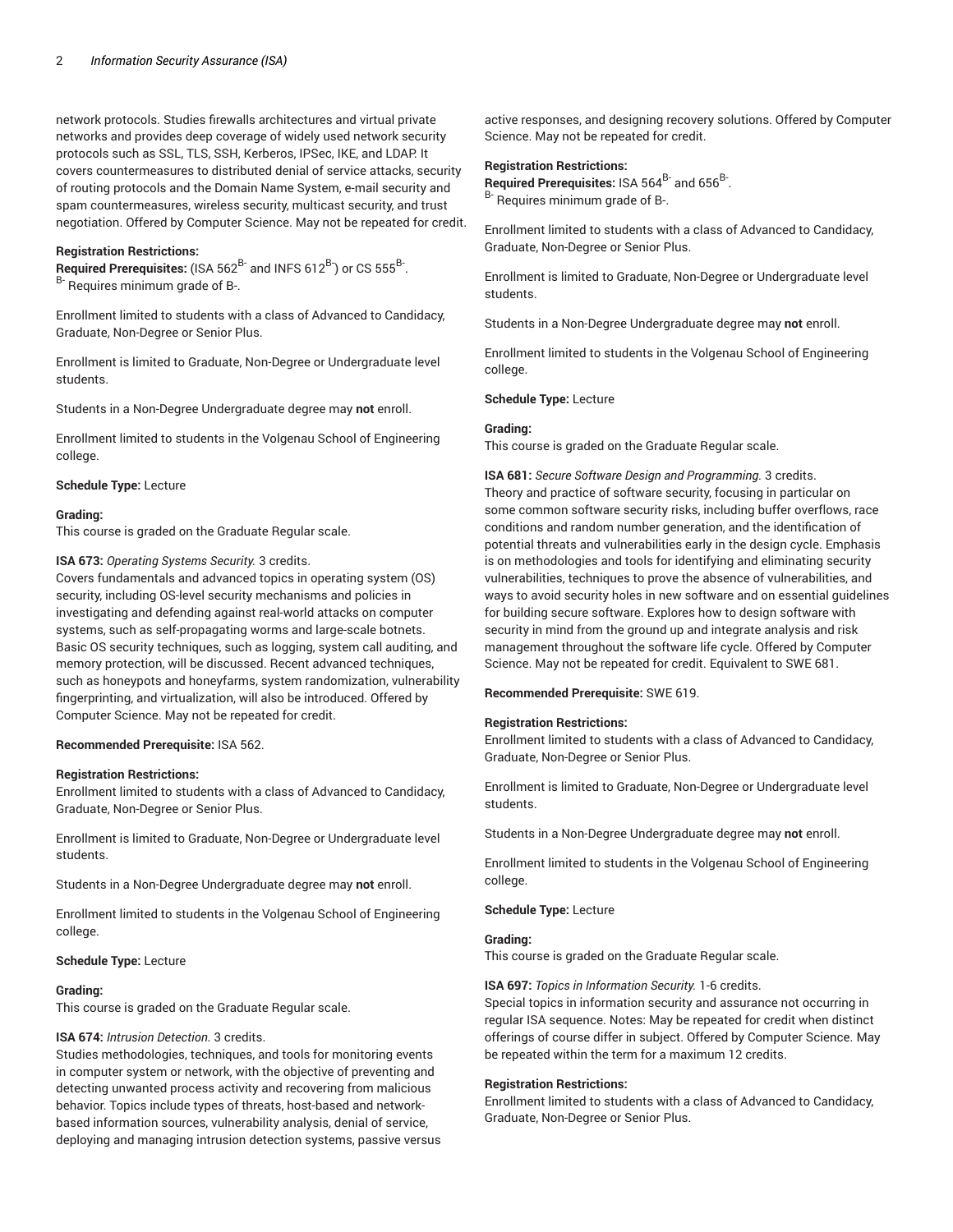Enrollment is limited to Graduate, Non-Degree or Undergraduate level students.

Students in a Non-Degree Undergraduate degree may **not** enroll.

Enrollment limited to students in the Volgenau School of Engineering college.

#### **Schedule Type:** Lecture

#### **Grading:**

This course is graded on the Graduate Regular scale.

# **700 Level Courses**

#### **ISA 763:** *Security Protocol Analysis.* 3 credits.

Teaches how to design, understand, verify, and test communication protocols so they meet their objectives of recognizing the basic components of a communication protocol; specifying security properties accurately; modeling actors and mal-actors against which a protocol ought to be secure; discussing verification and testing methods and their limitations by ensuring that the specified protocol satisfies stated security objectives in the presence of specified mal-actions; designing a medium-size protocol that satisfies a specification of requirement; using existing tools to specify and verify security protocols; and testing protocols for satisfying their security objectives. Offered by Computer Science. May not be repeated for credit.

#### **Registration Restrictions:**

Required Prerequisite: ISA 656<sup>B-</sup>.

B- Requires minimum grade of B-.

Enrollment is limited to Graduate or Non-Degree level students.

Students in a Non-Degree Undergraduate degree may **not** enroll.

Enrollment limited to students in the Volgenau School of Engineering college.

**Schedule Type:** Lecture

#### **Grading:**

This course is graded on the Graduate Regular scale.

## **ISA 764:** *Security Experimentation.* 3 credits.

Teaches how to conduct security experimentations and empirically demonstrate, validate, and evaluate security vulnerabilities, exploits, and defense mechanisms. By the end of the course, students will gain a deeper understanding and first-hand experience on capturing packets of interests from both wired and wireless networks, and replying interested network flows and how shellcode various buffer overflows attacks, worms, spyware, rootkits, botnets, anonymous communication and traceback mechanisms work. Offered by Computer Science. May not be repeated for credit.

### **Registration Restrictions:**

 $\mathsf{Required}$  Prerequisites: ISA 564 $^\mathsf{B-}$  and 656 $^\mathsf{B-}$ . B- Requires minimum grade of B-.

Enrollment is limited to Graduate or Non-Degree level students.

Students in a Non-Degree Undergraduate degree may **not** enroll.

Enrollment limited to students in the Volgenau School of Engineering college.

#### **Schedule Type:** Lecture

#### **Grading:**

This course is graded on the Graduate Regular scale.

#### **ISA 785:** *Research in Digital Forensics.* 3 credits.

Focuses on research-related aspects of digital forensics including open problems in digital forensics, countermeasures against digital forensics, and fundamental and practical limitations of current digital forensics techniques. Also covers currently established techniques and tools for digital forensics as well as common legal and ethical issues. Offered by Computer Science. May not be repeated for credit.

#### **Registration Restrictions:**

**Required Prerequisites:** (ISA 562 $^{B-}$  and INFS 612 $^{B}$ ) or CS 555 $^{B-}$ . B- Requires minimum grade of B-.

Enrollment is limited to Graduate or Non-Degree level students.

Students in a Non-Degree Undergraduate degree may **not** enroll.

Enrollment limited to students in the Volgenau School of Engineering college.

#### **Schedule Type:** Lecture

#### **Grading:**

This course is graded on the Graduate Regular scale.

**ISA 796:** *Directed Readings in Information Security.* 3 credits. Research and analysis of contemporary problem in information security. Notes: Prior approval required by faculty sponsor who supervises student's work. To register, students must complete independent study form available in department office. It must be initialed by faculty sponsor and approved by department chair. Written report also required. Offered by Computer Science. May be repeated within the degree for a maximum 6 credits.

**Recommended Prerequisite:** Graduate standing in information security and assurance, with at least 12 prior credits in MS.

#### **Registration Restrictions:**

Enrollment is limited to Graduate or Non-Degree level students.

Students in a Non-Degree Undergraduate degree may **not** enroll.

Enrollment limited to students in the Volgenau School of Engineering college.

#### **Schedule Type:** Research

# **Grading:**

This course is graded on the Graduate Special scale.

**ISA 797:** *Advanced Topics in Information Security.* 3 credits. Special advanced topics not occurring in regular ISA sequence. Notes: May be repeated for credit when distinct offerings of course differ in subject. Offered by Computer Science. May be repeated within the term for a maximum 9 credits.

#### **Registration Restrictions:**

Enrollment is limited to Graduate or Non-Degree level students.

Students in a Non-Degree Undergraduate degree may **not** enroll.